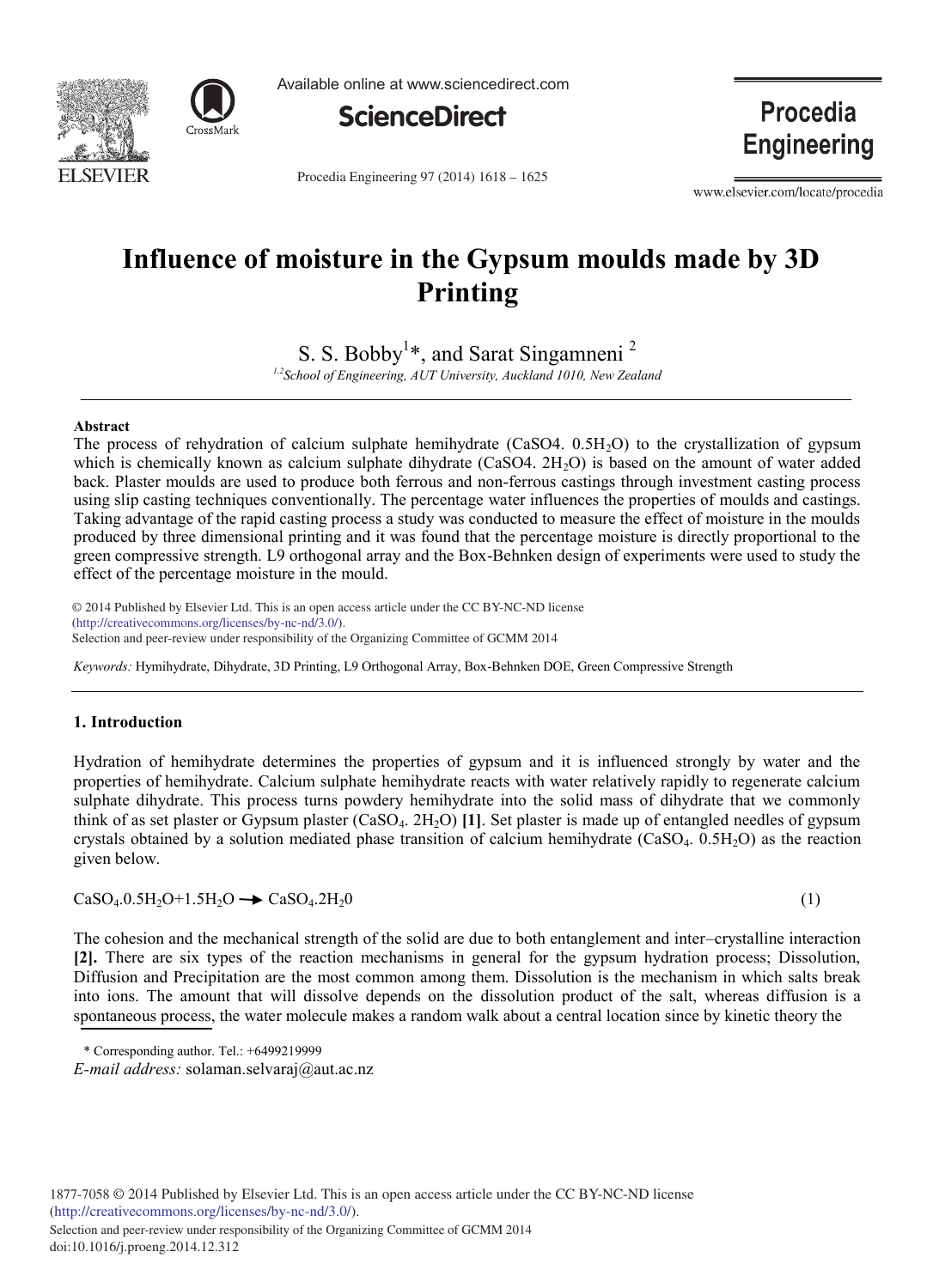mean velocity of a pixel is zero when it is not subjected to any external forces. Due to collisions with neighbouring molecules the motion of the particle is characterized by a mean free path which tends to limit the pixel. But since there is no potential field acting to restore a pixel to its original position, it is free to move through the fluid, in which it is located **[13]** while the precipitation involves many individual steps and kinetic processes **[14].** The plaster powder is categorised into two forms based on the process, α-plaster through wet process and β-through dry process. Many studies have been carried out on both types of plaster including the determination of the mechanisms and factors governing the hydration reaction **[3, 4]**. The gypsum crystals of the  $\alpha$ -plaster are well formed with a high degree of entanglement resulting from the gradual evolution of the microstructure. In the β-plaster, the gypsum crystals are shorter and stacked rather than entangled **[8]**. Singh et al. analysed and believed that the morphological differences between  $\alpha$  and  $\beta$  crystals are from different hydration mechanisms, causing the  $\alpha$ -crystals to be more regular in structure than the β-crystals as shown in **Fig 1**.The pore structure of the α-plaster evolves gradually to form a homogenous structure consisting of interlocking gypsum crystals while the β-plaster evolves more rapidly after an infiltration period to form shorter, fractured needles, giving rise to a less homogeneous structure **[9].** Water is the key element in the hydration process since it works not only as reactant but also as carrying liquid. From equation (1) it can be seen that the amount of water is needed as reactant for the hydration reaction of both types of hemihydrates. However, an excess amount of water is necessary for the hydration to take place due to that all hemihydrate particles need to be covered with a water layer to promise enough fluidity during the induction period. The required amount of α and β-hemihydrates are 33wt. % and 61wt. % respectively for the hydration reaction. Water has a bigger influence on the flowability of the gypsum plaster which is probably due to its smaller surface area **[10]**.



Fig.1: SEM images of (a)  $\alpha$ -plaster and (b) β-plaster [9]

The void fraction is strongly influenced by the addition of water which develops two types; the first type is caused by the volume contraction during hydration because of the conversion of hemihydrate to dihydrate via solution phase. This volume shrinkage increases linearly with the hydration degree which is influenced by water and the hemihydrate property. The second type is caused by the evacuation of excess water after hydration. The influence of the water content on the strength of the gypsum moulds was investigated by Yu et al and found that when the amount of water increases the void fraction increases and leading to a weaker bond between the gypsum crystals, resulting decreased strength **[10]**. Higher water ratio in the gypsum mould material leads to bigger void fraction and resulting lower compressive strength **[11]**. Bonds between the faces of the crystals are weakened by water adsorption **[5, 6]** at grain boundaries allows crystals to slip against each other under stress **[7].** Addition of additives could prevent the water adsorption at grain boundaries of gypsum. The commercial gypsum bonded investment have the compressive strength of 0.1-0.6MPa and it depends on the type of silica sand is used **[12].** All these findings are with respect to slip casting process but there is a lack of data available explaining the hydration of the gypsum when used in three dimensional printing.

In 3DP an ink-jet nozzle system delivers fluid on the powder bed selectively in a two-dimensional pattern using drop-on-demand by print head driven by customized software which receives data from a CAD system. When the fluid initially comes into contact with the powder mixture, it immediately flows outward (on the microscopic scale)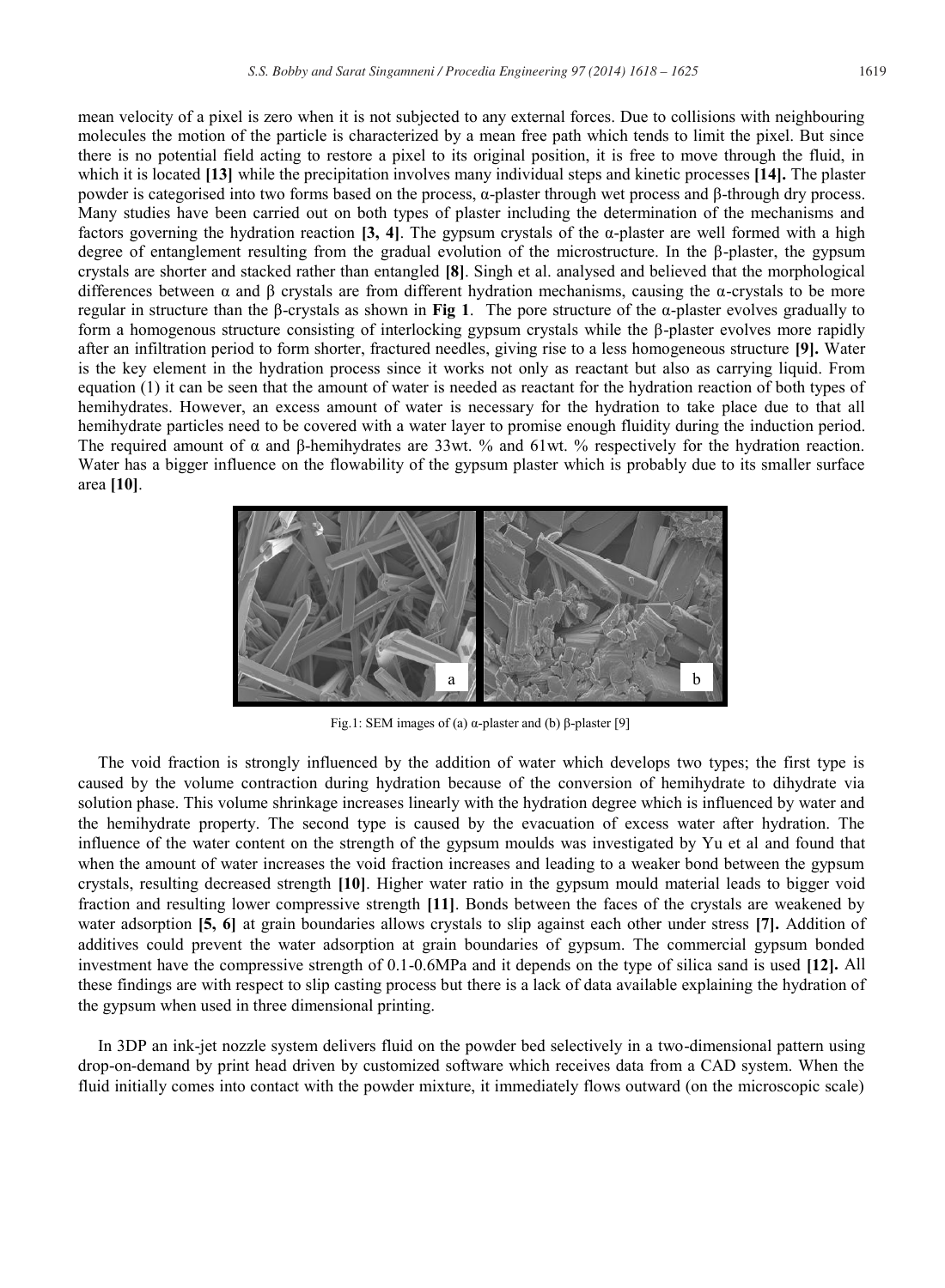from the point of impact by capillary action, dissolving the adhesive within the first few seconds. A droplet of fluid, typically having a volume of about 100pl, may spread to a surface area of about 100μm once it comes into contact with the powder mixture. As the solvent dissolves the adhesive material system and at least one of the filler and binder materials, the fluid viscosity increases dramatically, arresting further migration of the fluid from the initial point of impact. Within a few minutes, the fluid with dissolved binder material infiltrates the less soluble and slightly porous particles, forming bonds between the filler particles **[15]**. The aim of this research is to understand the role of water in the gypsum material system used for 3D printing and ascertain the the effects on specific properties.

### **2. Selection of the materials**

 The important properties of any moulding sand are refractoriness, permeability, cohesiveness, green strength, dry or baked strength, flowability or plasticity, adhesiveness, and collapsibility while the coefficient of thermal expansion should be low **[16]**. There are various types of refractory sands used in sand casting namely Silica sand, Zircon sand, Olivine sand and etc. Out of which Silica sand is widely used because of it is cheap and easily available, chemically immune to molten metal and the lack of decay **[17]**. In this research New Zealand's high purity, near white and round shaped silica sand with AFS 60-65 was used and the β-hemihydrate plaster is used as the binder. A preliminary study were conducted with varying percentage compositions of silica sand (50%-90%), βhemihydrate (10%-75%) and water (1% - 15%) to select the most appropriate combinations of factor levels. Rectangular test specimens were printed and checked for dimensional accuracy, thump pressure strengths. Based on the results three levels of the each material system were selected **[16]**.

### **3. Experiments, Results, and Discussion**

 Based on the results obtained thorough the preliminary experiments the levels shown in Table 1 are selected for each ingredient. Taguchi L9 Orthogonal Array was used to find the influencing factors considering the responses; Green Volume Error, Green Density, Green Compressive Strength and post backing residual moisture content. Each experiment was conducted twice as per the L9 orthogonal experimental design. ASTM standard Compressive strength test specimens (ф50mm x h50mm) were printed and the dimensional difference and the compressive strength were measured and recorded as given in Table-2.

| Table-1: Process parameters and their levels |           |              |            |  |  |  |  |
|----------------------------------------------|-----------|--------------|------------|--|--|--|--|
| Parameters                                   | Low level | Middle level | High level |  |  |  |  |
| Silica Sand                                  | 67%       | 57%          | 47%        |  |  |  |  |
| $\beta$ - Hemihydrate                        | 33%       | 43%          | 53%        |  |  |  |  |
| Water                                        | 2%        | 3%           | $4\%$      |  |  |  |  |

| Level         |                | Green Volume Error, % |       | Green Density, |        |       |                | Green Compressive Strength, KPa |       |  |  |
|---------------|----------------|-----------------------|-------|----------------|--------|-------|----------------|---------------------------------|-------|--|--|
|               |                |                       |       | g/cm3          |        |       |                |                                 |       |  |  |
|               | Silica<br>Sand | $B-HH$                | Water | Silica<br>Sand | $B-HH$ | Water | Silica<br>Sand | $B-HH$                          | Water |  |  |
|               | 36.04          | 20.48                 | 18.27 | 36.02          | 33.71  | 38.47 | 13.5           | 12.05                           | 13.31 |  |  |
| $\mathcal{L}$ | 16.60          | 20.33                 | 15.30 | 44.13          | 44.09  | 41.98 | 21.42          | 17.00                           | 17.79 |  |  |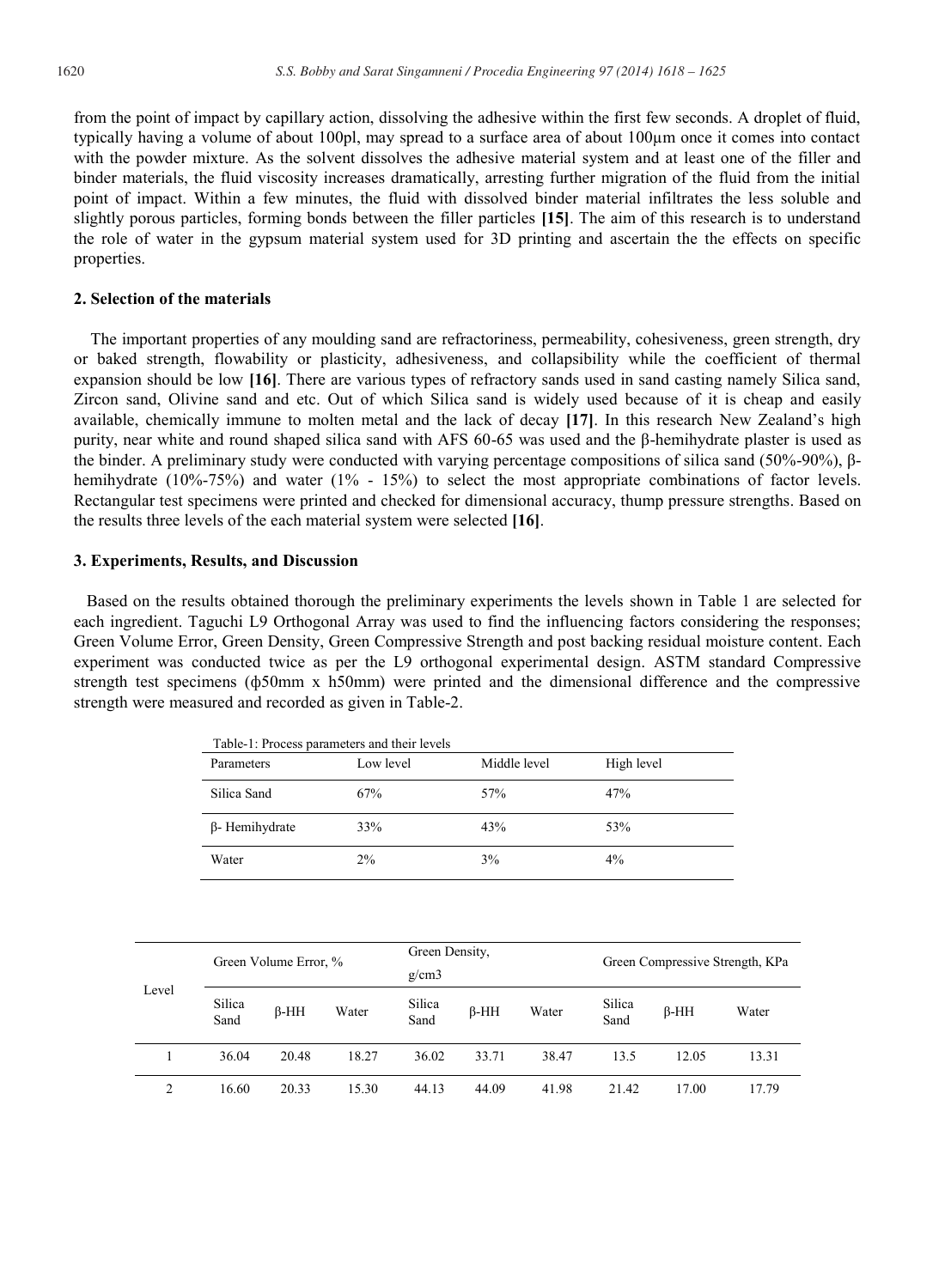| The |      |       | 15.05 26.89 34.13 |  |  | 36.39 38.74 36.09 13.22 19.08 17.03 |        | Table-2: |
|-----|------|-------|-------------------|--|--|-------------------------------------|--------|----------|
|     | Δ    | 20.99 |                   |  |  | 6.56 18.83 8.11 10.38 5.89 8.2 7.03 | - 4.48 |          |
|     | Rank |       |                   |  |  | 3 1 2 2 1 3 1 2 3                   |        |          |

calculated rank for various responses based on signal to noise ratio

Three forms of signal to noise (S/N) ratios were considered; smaller the better, larger the better, and nominal the better to rank each response. Green volume error was ranked as per smaller the better, Green Density and Green Compressive strength were ranked as per larger the better (Table-2). Based on the rank shown in Table 3, the percentage of hemihydrate has the largest effect and the percent silica sand has the lowest effect on the green volume error, the hemihydrate and water percentages have the largest and the lowest effects respectively on the green bulk density. Silica Sand percentage has the largest effect and the percentage of moisture has the lowest effect on the green compressive strength. To find the optimum composition of the mixture the Box-Behnken design of experiment was used and ANOVA was conducted to find the influencing parameters for each response. The following are the second order quadratic models developed for critical responses:

Y (%) Green Volume Error) = 
$$
12.3314 - 0.2174X_1 + 9.8269X_2 - 0.0087X_1^2 - 3.0018X_2^2 + 0.1637X_1X_2
$$
 (1)

Y (Green Bulk Density) = 
$$
1.5361 - 0.0032X_1 - 0.0361X_2 - 0.0002X_1^2 - 0.0086X_2^2 + 0.0018X_1X_2
$$
 (2)

Y (Green Compressive Strength) =  $3261.2776 - 120.5620X_1 - 229.6565X_2 + 0.9928X_1^2 - 34.9151X_2^2 +$  $9.3668X_1X_2$  (3)

Y (Moisture Content) = - 5.0475 + 0.6385X<sup>1</sup> – 0.0450X<sup>2</sup> – 0.0188X<sup>3</sup> – 0.2567X<sup>4</sup> – 0.0082X<sup>1</sup> 2 – 0.0443X<sup>2</sup> 2 + 0.0000X<sup>3</sup> 2 – 0.0787X<sup>4</sup> 2 + 0.0097X1X<sup>2</sup> + 0.0002X1X<sup>3</sup> + 0.0136X1X<sup>4</sup> – 0.0015X2X<sup>3</sup> + 0.1288X2X<sup>4</sup> + 0.0003X3X4 (4)

Equations (1) – (4) were used to calculate model predicted values for each response, equation (1,2 &3) were written by considering the two variables of percentage hemihydrate and percentage water whereas equation (4) was written by considering additionally two more other variables; baked temperature and baked time. The graphs were drawn for both experimental and model predicted values of Green Volume Error (Fig. 2), Green Bulk Density (Fig.3), Green Compressive Strength (Fig.4), and Moisture content (Fig.5) including percentage deviation of the same.

As seen from Fig 2, the percentage green volume error is higher when the hemihydrate percentage is lower (33%) with 2% of water on the other hand the percentage silica sand is higher (67%) which gives more pore space to grow the gypsum crystals during the hydration process leads to specimen swelling which is the reason for the dimensional change in excess. Whereas when the percentage hemihydrate is higher (53%) with the same 2% water the volume change is lesser or nil as lower silica sand restricts the growth of the gypsum crystals. The hemihydrate being more in quantity, more nuclei begin, thus restricting growth of individual crystals and controlling dimension during the rehydration process. **Fig. 3** shows the experimentally measured and model predicted bulk density which is associated with the strength of the mould and the quality of the casting. In general density is directly proportional to porosity, i.e. when the porosity or permeability decreases density increases and vice versa. However, less porous structure will affect the shake out of the mould after solidification. Obtaining the optimum density and the porosity / permeability is a challenging job in mould preparation. The amount of addition of water, particle size and shape, gypsum crystal shape and size, interlocking structure of the gypsum crystals and the bonding structure are the other parameters defined by the mould density. There was no much difference in values observed between experimentally measured density and the model predicted density. When the percentage of water increases it increases the void fraction and will increase the porosity / permeability.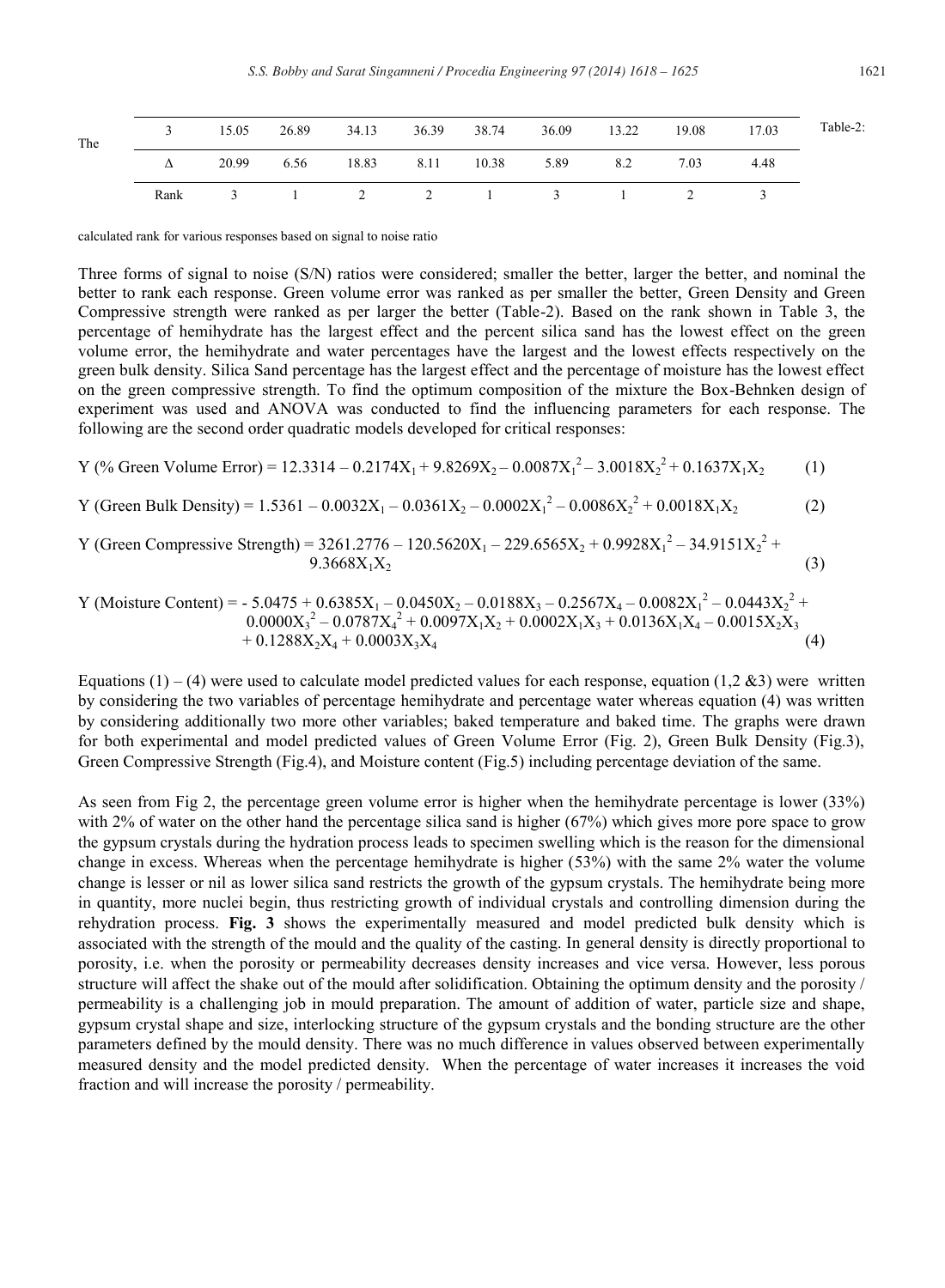| Run                      | <b>Natural Values</b>        |                        | <b>Green Volume</b><br>Error, % |              | Error   | <b>Green Bulk</b><br>Density,<br>g/cm <sup>3</sup> |              | Error            | Green<br>Compressive<br>Strength, KPa |              | <b>Error</b> |
|--------------------------|------------------------------|------------------------|---------------------------------|--------------|---------|----------------------------------------------------|--------------|------------------|---------------------------------------|--------------|--------------|
|                          | $\frac{0}{0}$<br>$\beta$ -HH | $\frac{0}{0}$<br>Water | Exp.                            | <b>Model</b> |         | Exp.                                               | Mode<br>1    |                  | Exp.                                  | <b>Model</b> |              |
| $\mathbf{1}$             | 33                           | $\overline{2}$         | 16.29                           | 14.09        | 2.2     | 1.22                                               | 1.27         | $-0.05$          | 276.88                                | 383.03       | $-27.71$     |
| $\overline{2}$           | 33                           | $\overline{2}$         | 14.59                           | 14.09        | 0.5     | 1.29                                               | 1.27         | 0.02             | 436.13                                | 383.03       | 13.86        |
| $\overline{3}$           | 33                           | $\overline{2}$         | 11.1                            | 14.09        | $-2.99$ | 1.3                                                | 1.27         | 0.03             | 312.54                                | 383.03       | $-18.40$     |
| $\overline{\mathcal{L}}$ | 33                           | $\mathfrak{Z}$         | 13.79                           | 14.31        | $-0.52$ | 1.21                                               | 1.25         | $-0.04$          | 403.53                                | 287.86       | 40.18        |
| 5                        | 33                           | $\overline{3}$         | 15.08                           | 14.31        | 0.77    | 1.22                                               | 1.25         | $-0.03$          | 429.68                                | 287.86       | 49.27        |
| 6                        | 33                           | $\overline{4}$         | 9.01                            | 8.53         | 0.48    | 1.25                                               | 1.21         | 0.04             | 93.71                                 | 122.86       | $-23.73$     |
| $\tau$                   | 33                           | $\overline{4}$         | 9.01                            | 8.53         | 0.48    | 1.22                                               | 1.21         | 0.01             | 65.36                                 | 122.86       | $-46.80$     |
| 8                        | 33                           | $\overline{4}$         | 7.59                            | 8.53         | $-0.94$ | 1.23                                               | 1.21         | 0.02             | 75.55                                 | 122.86       | $-38.51$     |
| 9                        | 43                           | $\sqrt{2}$             | 6.87                            | 8.54         | $-1.67$ | 1.16                                               | 1.15         | 0.01             | 142.6                                 | 119.25       | 19.58        |
| 10                       | 43                           | $\overline{2}$         | 8.31                            | 8.54         | $-0.23$ | 1.15                                               | 1.15         | $\boldsymbol{0}$ | 205.42                                | 119.25       | 72.25        |
| 11                       | 43                           | $\overline{2}$         | 9.55                            | 8.54         | 1.01    | 1.18                                               | 1.15         | 0.03             | 95.41                                 | 119.25       | $-19.99$     |
| 12                       | 43                           | $\mathfrak{Z}$         | 9.37                            | 10.4         | $-1.03$ | 1.14                                               | 1.15         | $-0.01$          | 72.49                                 | 117.76       | $-38.44$     |
| 13                       | 43                           | $\mathfrak{Z}$         | 11.1                            | 10.4         | 0.7     | 1.15                                               | 1.15         | $\boldsymbol{0}$ | 99.65                                 | 117.76       | $-15.38$     |
| 14                       | 43                           | $\overline{3}$         | 9.72                            | 10.4         | $-0.68$ | 1.14                                               | 1.15         | $-0.01$          | 37.35                                 | 117.76       | $-68.28$     |
| 15                       | 43                           | $\overline{3}$         | 12.12                           | 10.4         | 1.72    | 1.17                                               | 1.15         | 0.02             | 95.41                                 | 117.76       | $-18.98$     |
| 16                       | 43                           | $\overline{3}$         | 12.12                           | 10.4         | 1.72    | 1.16                                               | 1.15         | 0.01             | 91.67                                 | 117.76       | $-22.15$     |
| 17                       | 43                           | $\overline{4}$         | 6.13                            | 6.26         | $-0.13$ | 1.11                                               | 1.13         | $-0.02$          | 80.78                                 | 46.43        | 73.99        |
| 18                       | 43                           | $\overline{4}$         | 4.63                            | 6.26         | $-1.63$ | 1.11                                               | 1.13         | $-0.02$          | 86.45                                 | 46.43        | 86.20        |
| 19                       | 43                           | $\overline{4}$         | 6.49                            | 6.26         | 0.23    | 1.11                                               | 1.13         | $-0.02$          | 78.6                                  | 46.43        | 69.29        |
| 20                       | 53                           | $\overline{2}$         | 1.58                            | 1.25         | 0.33    | $\mathbf{1}$                                       | $\mathbf{1}$ | $\overline{0}$   | 69.77                                 | 54.04        | 29.11        |
| 21                       | 53                           | $\sqrt{2}$             | 1.77                            | 1.25         | 0.52    | 0.95                                               | $\mathbf{1}$ | $-0.05$          | 58.91                                 | 54.04        | 9.01         |
| 22                       | 53                           | $\overline{2}$         | 1.58                            | 1.25         | 0.33    | 0.99                                               | $\mathbf{1}$ | $-0.01$          | 71.3                                  | 54.04        | 31.94        |
| 23                       | 53                           | $\mathfrak{Z}$         | 3.13                            | 4.75         | $-1.62$ | 1.04                                               | 1.02         | $0.02\,$         | 120.7                                 | 146.21       | $-17.45$     |
| 24                       | 53                           | $\overline{3}$         | 3.69                            | 4.75         | $-1.06$ | 1.04                                               | 1.02         | 0.02             | 106.44                                | 146.21       | $-27.20$     |
| 25                       | 53                           | $\overline{4}$         | 1.39                            | 2.24         | $-0.85$ | 0.99                                               | 1.02         | $-0.03$          | 169.26                                | 168.55       | 0.42         |
| 26                       | 53                           | $\overline{4}$         | 3.13                            | 2.24         | 0.89    | 1.01                                               | 1.02         | $-0.01$          | 141.08                                | 168.55       | $-16.30$     |
| 27                       | 53                           | $\overline{4}$         | 3.69                            | 2.24         | 1.45    | 1.05                                               | 1.02         | 0.03             | 222.73                                | 168.55       | 32.14        |

## Table-3: Experimental and Model Values of the various responses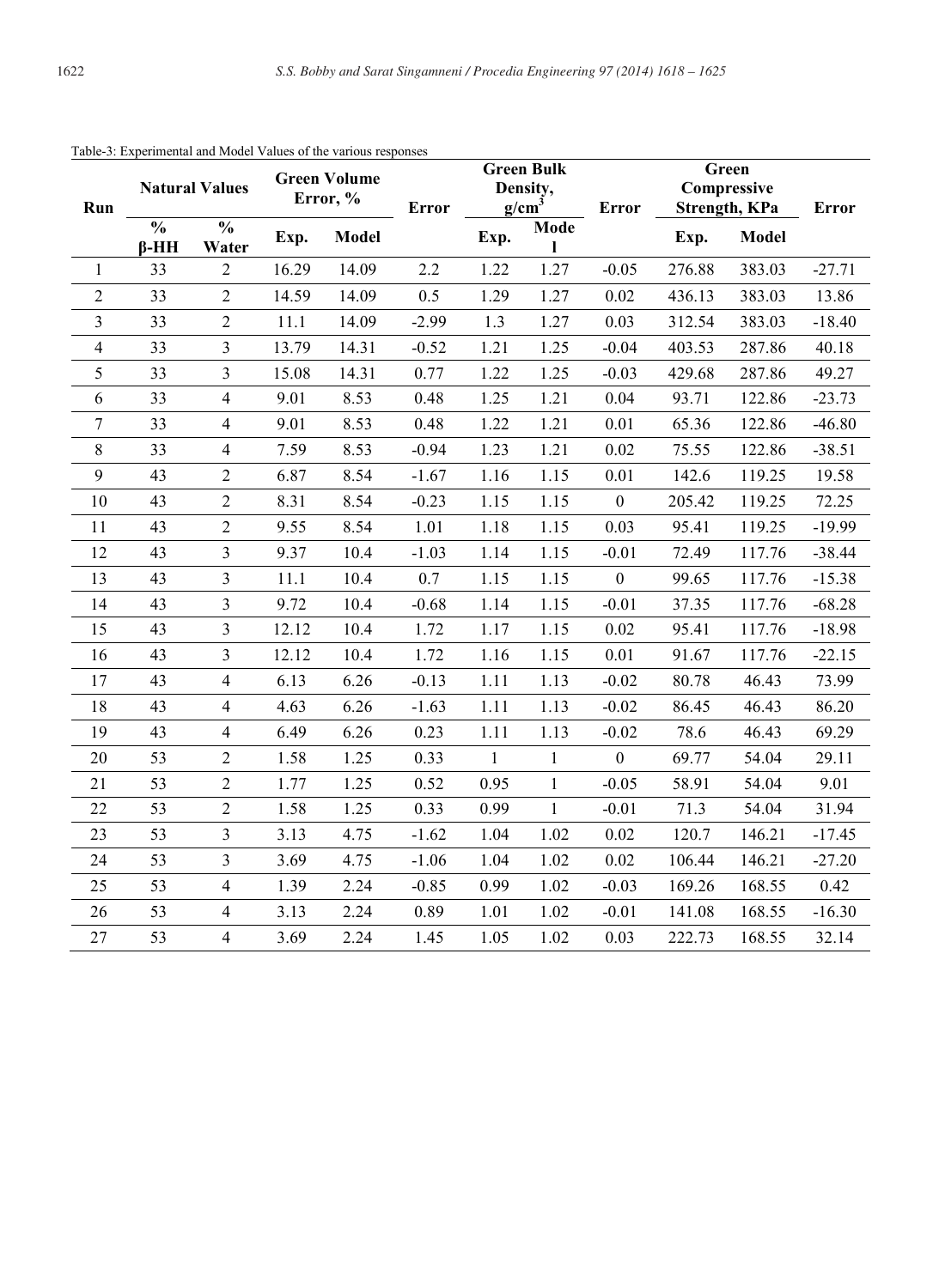

Fig. 2. (a) Comparison of Experimental and Model predicted Green Volume Error, (b) Percentage Deviation of Experimental and Model Predicted Green Volume Error.



Fig. 3. (a) Comparison of Experimental and Model predicted % Green Bulk Density, (b) Percentage Deviation of Experimental and Model predicted Green Bulk Density.



Fig. 4. (a) Comparison of Experimental and Model predicted Green Compressive Strength, (b) Percentage Deviation of Experimental and Model predicted Green Compressive Strength.



Fig. 5. (a) Comparison of Experimental and Model predicted % Moisture Content, (b) Percentage Deviation of Experimental and Model predicted Moisture Content.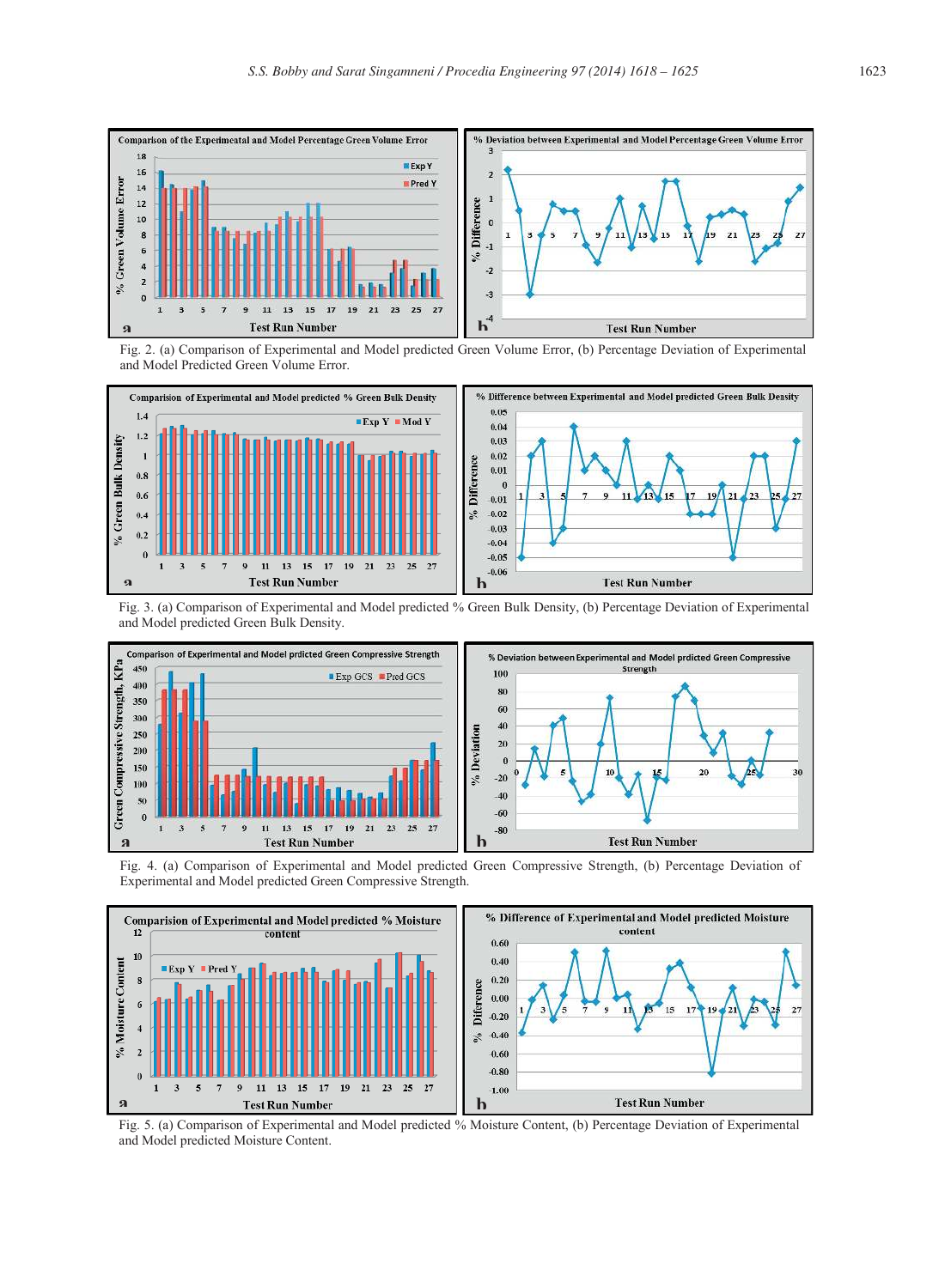The experimentally measured and model predicted green compressive strength is shown in Fig. 4, the strength of the mould was found to decrease while the porosity increased linearly with an increase in water; the water and air permeability increased and the apparent density decreased **[8]**. When the water is added to the β-hemihydrate the hydration process begins and the nuclei of the gypsum crystals start to absorb the neighbouring particles and the gypsum crystals start to grow in short length and interlock each other and form bonding around the silica sand particles. Water molecules act as carriers for the ions to move and to form a crystal structure, there is a saturation limit where the gypsum particles can't absorb more water, and the excess water stays back over the link and increases the plasticity, thus weakening the structure. This excess water can be driven off by drying the mould at room temperature or oven, when the drying (baked) temperature increases above 150°C the free water is removed and the β-hemihydrate is formed back thus giving strength to the mould. With further increase in temperature above 300°C chemically bonded water is also driven off and Anhydrite III is formed **[1]**. If the baked temperature is not optimized the moisture would be present in the mould. Fig. 5 shows the moisture content present in the mould even after baking, which leads to the porous structure and a collapse of the mould when the molten metal enters. The leftover moisture increases linearly with increase in percentage of hemihydrate and water **[16]**.

#### **4. Conclusions**

The amount of water requirement differs significantly based on the type of hemihydrate used in slip casting process; α-hemihydrate consumes less water than the β-hemihydrate plaster. The α-hemihydrate develops needle type crystal structure which interlocks firmly during rehydration resulting in improved strength of the mould. Whereas βhemihydrate develops short entangles crystals in the structure. Hydration of the hemihydrates in the 3DP system is different from the slip casting process as water is pre-mixed with plaster and the liquid binder is sprayed on the powder bed. The premixed moisture makes the particles ready for the nucleation process and as soon as the binder strikes the top surface of the powder, the hydration process begins forming the bonds. When the water percentage is increases the porosity increases and the density of the mould decreases. At the same time, permeability should be optimized to allow the hot gases to escape from the molten metal. It was conclude that less (33%) percentage of plaster and moisture (2%) produce better strength in spite of the dimensional changes. Whereas the higher plaster content (53%) with 2% water results in minimum or nil volume change but the strength of the mould is reduced. However, by adding suitable additives both dimensional change and the strength of the moulds can be modified to meet the specific application of the casting.

### **Reference:**

- [1] Gergely Sirokman., "Synthesis, Dehydration, and Rehydration of Calcium Sulfate (Gypsum, Plaster of Paris)", Journal of Chemical Education., 2014, 91, 557-559
- [2] Elisabeth Badens., Stephane Veesler., Roland Boistelle., Crystallization of gypsum from hemihydrate in presence of additives", Journal of Crystal Growth, 198/199, 1999, 704-709
- [3] U. Ludwig, N. B. Singh, Cement Concrete Res. 8 (1978) 291-300.
- [4] A. J. Lewry, J. Williamson, J. Mater. Sci. 29 (1994) 5279-5284.
- [5] P. Coquard, R. Boistelle, Int. J. Rock Mech. Min. Sci. and Geomech. Abstr.31 (1994) 517
- [6] Y. Kato, M. Matsui, K. Umeys, Gypsum Lime 166 (1980) 83
- [7] L. Amathieu, R. Boistelle, J.Crystal Growth 79 (1986) 169
- [8] N.B.Singh, B. Middendorf, Prog. Crystal Growth Character. Mater. 53 (2007) 57-77
- [9] Kyung-Min Song, Jonathan Mitchell, Lynn F. Gladden, "Observing Microstructural Evolution During Plaster Hydration "Diffusion Fundamentals, 10 (2009) 22.1 - 22.3
- [10] Q. L. Yu and H.J.H. Brouwers, Microstructure and mechanical properties of β-hemihydrate produced gypsum : An insight from its hydration process. Construction and Building Materials 25(2011) 3149-3159
- [11] S. Z. Mohd. Nor, R. Ismail and M. I. N. Isa, "Terengganu's Silica Sand as moulding material for